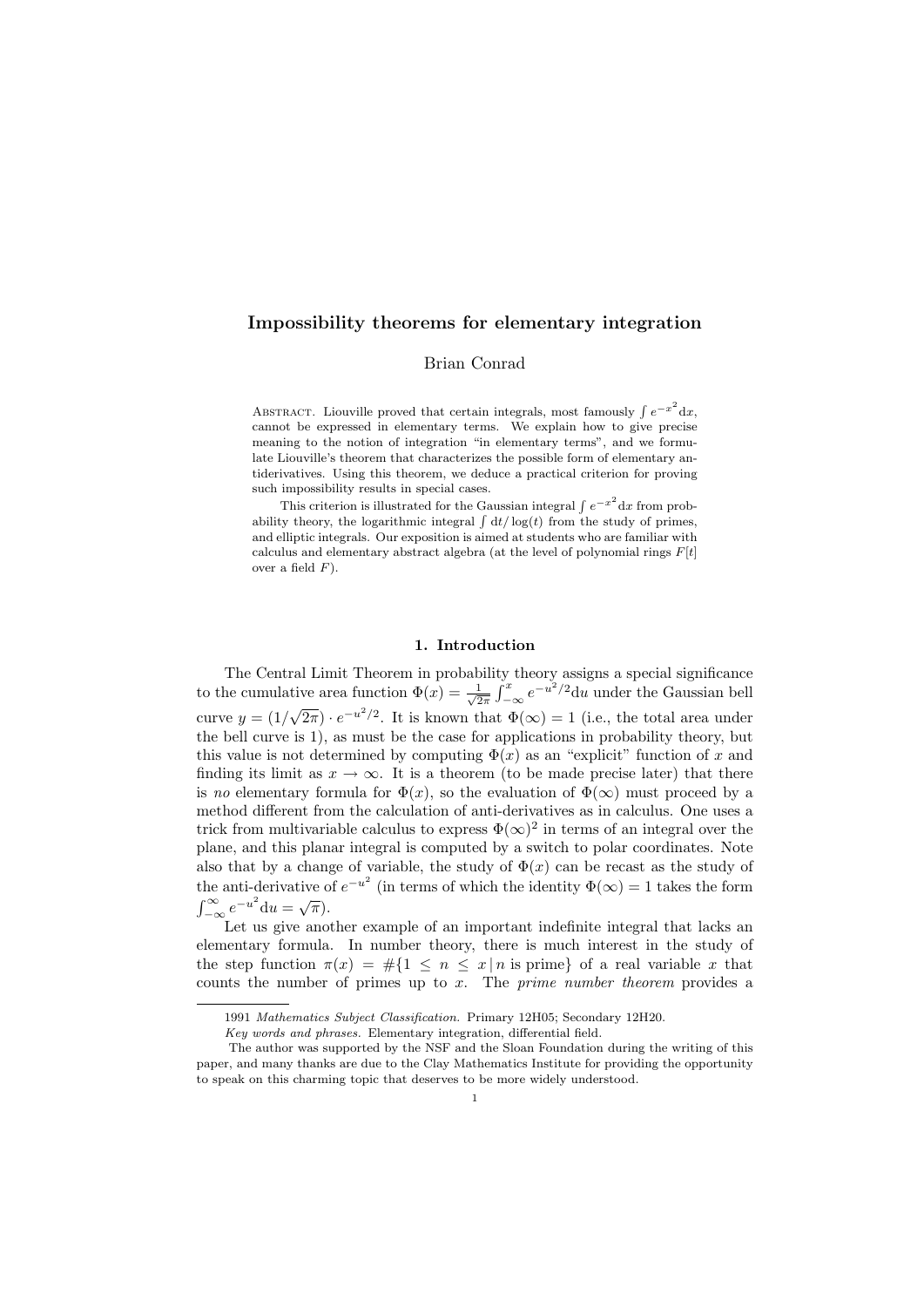#### 2 BRIAN CONRAD

remarkable asymptotic formula:  $\pi(x) \sim x/\log(x)$  as  $x \to \infty$ . That is, as  $x \to \infty$ ,  $\pi(x)/(x/\log(x)) \to 1$ . Asymptotic quantities have relative error that tends to 0, but the actual difference can explode; for example,  $x^2 \sim x^2 + 3x$  as  $x \to \infty$ , even though the difference  $3x$  explodes in absolute value. In this sense, one can seek better asymptotic approximations to  $\pi(x)$ , and the first in a sequence of better such approximations is given by the *logarithmic integral*  $\text{Li}(x) = \int_2^x \frac{dt}{\log(t)}$  for  $x > 2$ . (It is an exercise to show Li(x) ~ x/log(x) as  $x \to \infty$ .) The prime number theorem was first conjectured by the 14-year-old Gauss in the form  $\pi(x) \sim \text{Li}(x)$ as  $x \to \infty$ . As with the Gaussian integral from probability theory, the logarithmic integral likewise admits no elementary formula. Observe also that with the change of variable  $u = \log t$ , we have  $\int dt / \log(t) = \int (e^u / u) du$ .

The above examples show the interest in computing  $\int e^{-u^2} du$  and  $\int (e^u/u) du$ , and in both cases we have said that there is no elementary formula for such antiderivatives. How can one prove such assertions? Of course, to prove impossibility results of this sort it is necessary to first give a precise definition of "elementary formula". Roughly speaking, an elementary formula should be built from the familiar operations and functions in calculus: addition, multiplication, division, rootextraction, trigonometric functions and their inverses, exponential and logarithmic functions, and arbitrary composition among such functions. For example, the function

(1.1) 
$$
\frac{\pi x^2 - 3x \log x}{\sqrt{e^x - \sin(x/(x^3 - 7))}}
$$

should qualify as an elementary function on an open interval where it makes sense. It is a minor but important technical issue to keep track of the interval on which we are working; for example, the expression  $1/(x^2-1)^{1/6}$  has two possible meanings, depending on whether we work on the interval  $(-\infty, -1)$  or  $(1, \infty)$ . We will generally suppress explicit mention of open intervals of definition, leaving it to the reader to make such adjustments as are necessary in order that various algebraic manipulations with functions make sense.

Liouville proved that if a function can be integrated in elementary terms, then such an elementary integral has to have a very special form. For functions of the form  $fe^g$  with rational functions f and g (e.g.,  $e^{-u^2}$  with  $f = 1$  and  $g = -u^2$ , or  $e^u/u$  with  $f = 1/u$  and  $g = u$ ), Liouville's theorem gives rise to an "elementary" integrability" criterion in terms of solving a first-order differential equation with a rational function. This criterion is especially well-suited to the two motivating integration problems considered above, and in each case we work out Liouville's criterion to deduce the asserted impossibility result (i.e., that neither the Gaussian bell curve integral nor the logarithmic integral are elementary functions). We also briefly discuss another example, for more advanced readers: the non-elementarity of elliptic integrals and more generally  $\int dx/\sqrt{P(x)}$  for polynomials  $P(X)$  with  $degree > 3$  and no double roots.

The reader who wishes to follow up on further details of the theory described in these notes is encouraged to read  $[1]$ ; our proof in §5 of Liouville's "elementary" integrability" criterion for functions of the form  $fe^{g}$  with rational functions f and g is a variant on an argument in  $[1]$  but it is written in a manner that avoids the abstract formalism of differential fields and so is easier to understand for readers who do not have extensive experience with abstract algebra.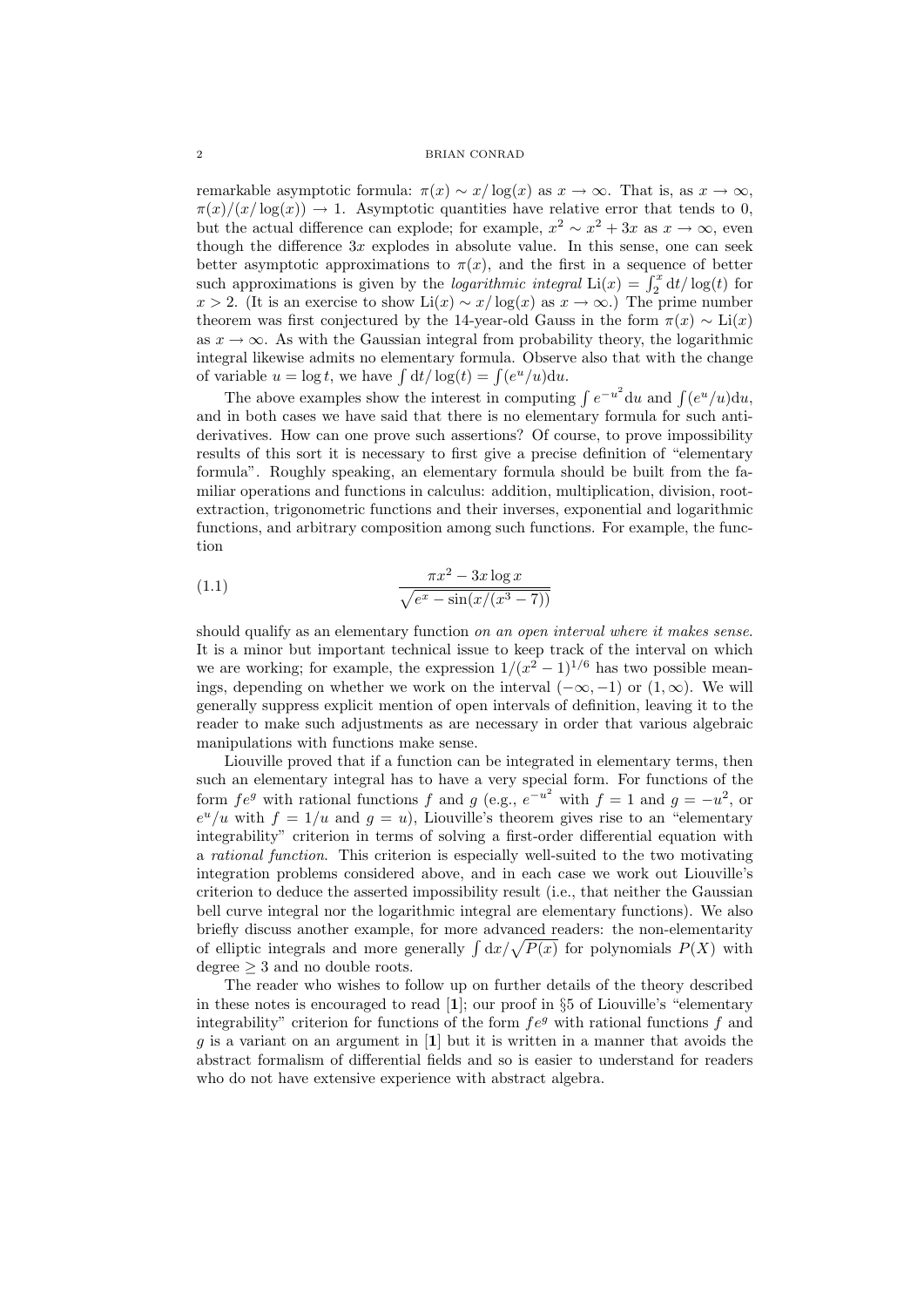NOTATION. We write  **and**  $**C**$  **to denote the real and complex numbers respec**tively. The notation  $F[X]$  denotes the polynomial ring in one variable over a field  $F$ , and we write  $F(X)$  to denote its fraction field (the "rational functions" in one variable over F). Similar notation  $F[X_1, \ldots, X_n]$  and  $F(X_1, \ldots, X_n)$  is used with several variables. For example, we will work with the polynomial ring  $\mathbf{C}(X)[Y]$ consisting of polynomials  $\sum_j a_j(X) Y^j$  in Y with coefficients that are rational functions of X over C. We may and do view  $C(X)[Y]$  as a subring of the field  $C(X, Y)$ of two-variable rational functions over **C**. An element of  $\mathbf{C}(X)[Y]$  is monic if it is nonzero and as a polynomial in Y has leading coefficient (in  $\mathbf{C}(X)$ ) equal to 1, such as  $Y^3 + ((3X^2 - 2i)/(4X^2 + 7X)Y - (-2 + 7i)/X$ ; any nonzero element of  $C(X)[Y]$ has a unique  $\mathbf{C}(X)$ -multiple that is monic (divide by the  $\mathbf{C}(X)$ -coefficient of the highest-degree monomial in Y). We generally write  $\mathbf{C}(X)$  when we are thinking algebraically and  $\mathbf{C}(x)$  when we are thinking function-theoretically.

#### 2. Calculus with C-valued functions

Though it may seem to complicate matters, our work will be much simplified by systematically using C-valued functions of a *real* variable x (such as  $e^{ix}$  =  $\cos(x) + i \sin(x)$  or  $(2+3i)x^3 - 7ix + 12$  rather than **R**-valued functions. As one indication of the simplification attained in this way, observe that the formulas

(2.1) 
$$
\sin(x) = \frac{e^{ix} - e^{-ix}}{2i}, \quad \cos(x) = \frac{e^{ix} + e^{-ix}}{2}
$$

express trigonometric functions in terms of C-valued exponentials. In general, the advantage of using C-valued functions is that they encode all trigonometric functions and inverse-trigonometric functions in terms of exponentials and logarithms. (See Example 2.1.) One also gets algebraic simplifications; for example, the addition formulas for  $sin(x)$  and  $cos(x)$  may be combined into the single appealing formula  $e^{i(x+y)} = e^{ix}e^{iy}$ .

The reader may be concerned that allowing C-valued functions will permit a more expansive notion of elementary function than one may have wanted to consider within the framework of **R**-valued functions, but it is also the case that working with a more general notion of "elementary function" will *strenghten* the meaning of impossibility theorems for elementary integration problems. Since we wish to allow C-valued functions, we must carry over some notions of calculus to this more general setting. Briefly put, we carry over definitions using real and imaginary parts. For example, a C-valued function can be written in the form  $f(x) = u(x) + iv(x)$  via real and imaginary parts, and we say  $f$  is *continuous* when  $u$  and  $v$  are so, and likewise for differentiability. In the differentiable case, we make definitions such as  $f' = u' + iv'$ , and **C**-valued integration is likewise defined in terms of ordinary integration of real and imaginary parts. (The crutch of real and imaginary parts can be avoided, but we do not dwell on the matter here.)

A C-valued function  $f(x)$  is *analytic* if its real and imaginary parts  $u(x)$  and  $v(x)$  are locally expressible as convergent Taylor series. The property that an **R**valued function is locally expressible as a convergent Taylor series is preserved under the usual operations on functions (sums, products, quotients, composition, differentiation, integration, inverse function with non-vanishing derivative), so all C-valued or R-valued functions that we easily "write down" are analytic. For example, (1.1) or **R**-valued functions that we easily "write down" are analytic. For example, (1.1) is analytic on the interval  $(\sqrt[3]{7}, \infty)$ , and if  $f(x)$  is an **R**-valued analytic function then  $\sin(f(x))$  and  $\tan^{-1}(f(x))$  are analytic functions. For any positive integer n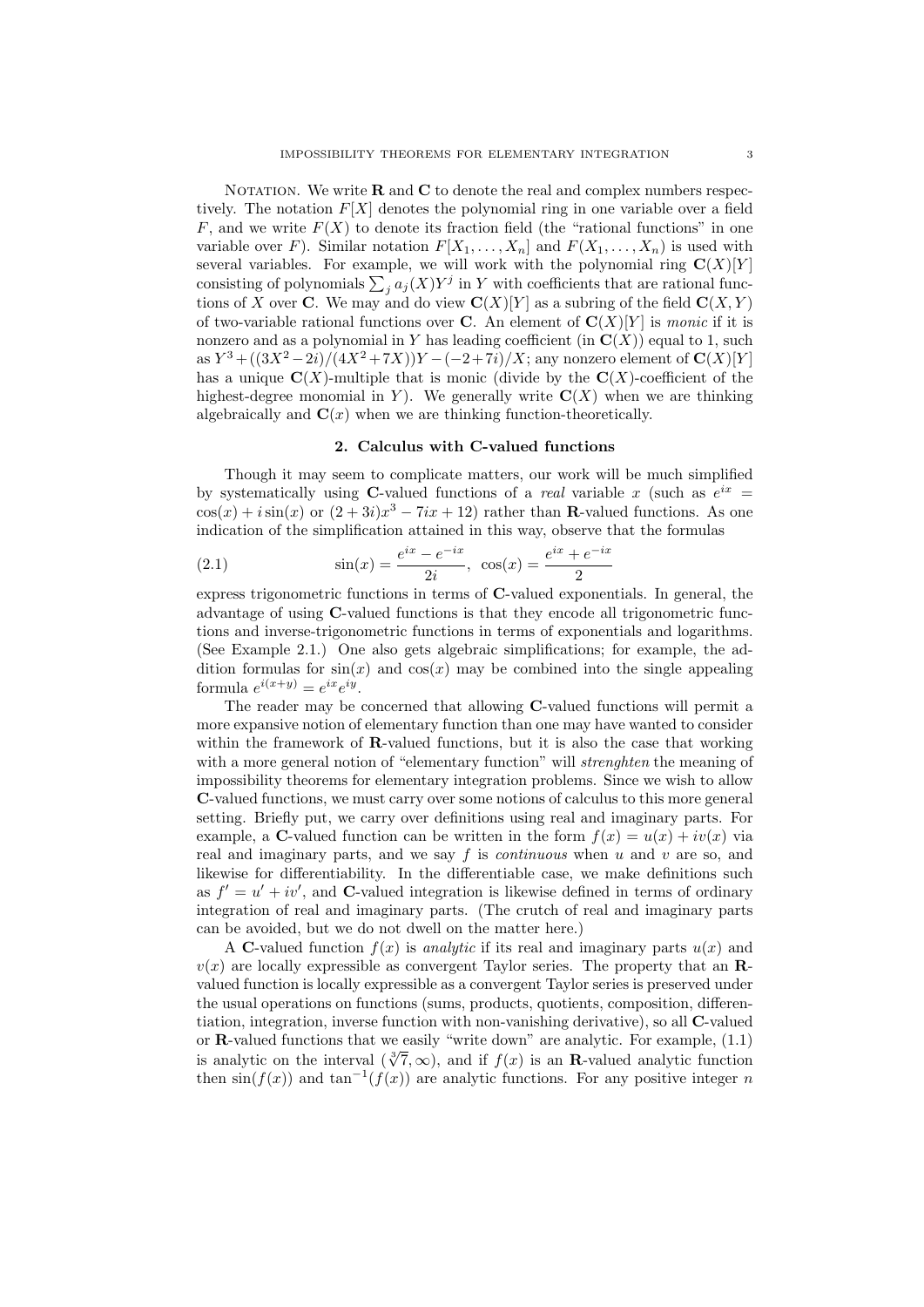the function  $\sqrt[n]{x}$  that is inverse to the function  $x^n$  is likewise analytic on  $(0, \infty)$ , so root extraction of positive functions preserves analyticity. By using the usual definition  $e^{u(x)+iv(x)} = e^{u(x)}(\cos v(x) + i \sin v(x))$ , it likewise follows that if a **C**-valued function  $f(x)$  is analytic then so is  $e^{f(x)}$ . Some elementary algebraic manipulations with real and imaginary parts show moreover that  $(e^{f(x)})' = f'(x)e^{f(x)}$ , as one would expect.

If a **C**-valued function  $f(x)$  is analytic and non-vanishing, then  $f'/f$  is analytic as well, so upon choosing a point  $x_0$  the integral  $(\log f)(x) = \int_{x_0}^x (f'(t)/f(t)) dt$  is an analytic function called a *logarithm* of  $f$ . Such a function depends on the choice of  $x_0$  up to an additive constant (since replacing  $x_0$  with another point  $x_1$  changes the function by the constant  $\int_{x_0}^{x_1} (f'(t)/f(t)) dt$ , but such ambiguity is irrelevant for our purposes so we will ignore it. Thus, we can equivalently consider a logarithm of f to be a solution to the differential equation  $y' = f'/f$ . In the special case  $x_0 = 1$  and  $f(t) = t$  (on the interval  $(0, \infty)$ ) this recovers the traditional logarithm function. If we add a suitable constant to a logarithm of  $f$  then we can arrange that  $e^{\log f} = f$ , so the terminology is reasonable.

EXAMPLE 2.1. The formulas  $(2.1)$  show that exponentiation recovers trigonometric functions. One checks by differentiation that  $2i \tan^{-1}(x) + i\pi$  is a logarithm of the non-vanishing function  $(x - i)/(x + i)$ , so by forming logarithms we may recover the inverse trigonometric function tan<sup>−</sup><sup>1</sup> . Using identities such as

$$
\cos^{-1}(x) = \tan^{-1}\left(\sqrt{\frac{1}{x^2} - 1}\right), \quad \sin^{-1}(x) = \tan^{-1}\left(\frac{x}{\sqrt{1 - x^2}}\right)
$$

for  $|x| < 1$ , we recover all of the usual inverse trigonometric functions via logarithms of non-vanishing analytic functions. Thus, we can describe trigonometric functions and their inverses in terms of exponentials and logarithms of analytic functions.

We manipulate ratios of polynomials (with nonzero denominator) "as if" they are genuine functions by simply omitting the few points where the denominators vanish, and we likewise will treat ratios of analytic functions "as if" they are genuine functions by omitting the isolated points where the denominators vanish. Such ratios of analytic functions on a fixed non-empty open interval  $I$  in  $\bf{R}$  are called meromorphic functions on I. For example,  $e^x/x$  is a meromorphic function on the real line. We will usually not explicitly mention the fixed open interval of definition being used; the context will always make it clear. The set of meromorphic functions (on a fixed non-empty open interval) is a *field*, and on this field we can define the derivative operator  $f \mapsto f'$  by using the quotient rule in the usual manner. This derivative operator satisfies the usual properties (e.g., product rule, quotient rule). The field of meromorphic functions equipped with the derivative operator is the setting in which Liouville's theorem takes place.

### 3. Elementary fields and elementary functions

It is convenient to introduce the following general notation.

DEFINITION 3.1. If  $f_1, \ldots, f_n$  are meromorphic functions then  $\mathbf{C}(f_1, \ldots, f_n)$ denotes the set of meromorphic functions  $h$  of the form

$$
h = \frac{p(f_1, \ldots, f_n)}{q(f_1, \ldots, f_n)} = \frac{\sum a_{e_1, \ldots, e_n} f_1^{e_1} \cdots f_n^{e_n}}{\sum b_{j_1, \ldots, j_n} f_1^{j_1} \cdots f_n^{j_n}}
$$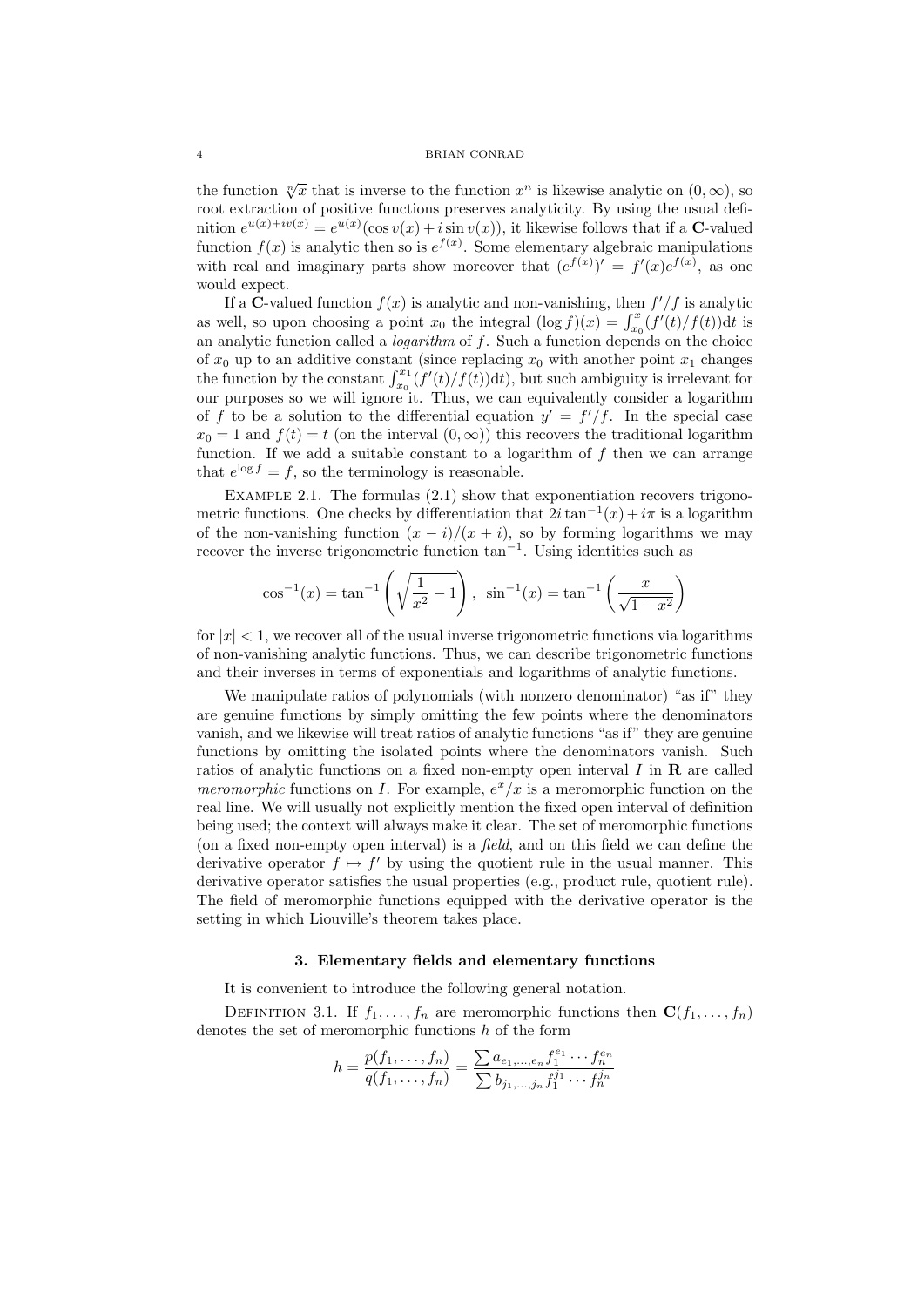for n-variable polynomials

$$
p(X_1, \ldots, X_n) = \sum a_{e_1, \ldots, e_n} X_1^{e_1} \cdots X_n^{e_n}, \quad q(X_1, \ldots, X_n) = \sum b_{j_1, \ldots, j_n} X_1^{j_1} \cdots X_n^{j_n}
$$

in  $\mathbf{C}[X_1,\ldots,X_n]$  with  $q(f_1,\ldots,f_n)\neq 0$ .

The set  $\mathbf{C}(f_1,\ldots,f_n)$  is clearly a field, via the usual algebraic operations on functions.

EXAMPLE 3.2. The field  $K = \mathbf{C}(x, \sin(x), \cos(x))$  is the set of ratios

$$
\frac{p(x,\sin(x),\cos(x))}{q(x,\sin(x),\cos(x))}
$$

for polynomials  $p, q \in \mathbb{C}[X, Y, Z]$  such that  $q(x, \sin(x), \cos(x)) \neq 0$ . For example, we cannot use  $q = Y^2 + Z^2 - 1$  since  $\sin(x)^2 + \cos(x)^2 - 1 = 0$ . By (2.1) we have  $K = \mathbf{C}(x, e^{ix})$ , so elements of K can also be written in the form  $g(x, e^{ix})/h(x, e^{ix})$ with  $g, h \in \mathbb{C}[X, Y]$  and  $h \neq 0$ . There is no restriction imposed on the nonzero polynomial h by the requirement that the function  $h(x, e^{ix})$  not vanish identically, due to Lemma 5.1 below.

DEFINITION 3.3. A field  $K$  of meromorphic functions is an *elementary field* if  $K = \mathbf{C}(x, f_1, \ldots, f_n)$  with each  $f_i$  either an exponential or logarithm of an element of  $K_{j-1} = \mathbf{C}(x, f_1, \ldots, f_{j-1})$  or else algebraic over  $K_{j-1}$  in the sense that  $P(f_j) = 0$ for some  $P(T) = T^m + a_{m-1}T^{m-1} + \cdots + a_0 \in K_{j-1}[T]$  with all  $a_k \in K_{j-1}$ . A meromorphic function  $f$  is an *elementary function* if it lies in an elementary field of meromorphic functions.

EXAMPLE 3.4. Consider the function  $f$  given by  $(1.1)$ . An elementary field containing  $f$  is

$$
K = \mathbf{C}(x, \log x, e^x, e^{ix/(x^3-7)}, \sqrt{e^x - \sin(x/(x^3-7))}).
$$

EXAMPLE 3.5. Root-extractions such as  $\sqrt[3]{\sin(x) - 7x}$  are examples of the algebraic case in Definition 3.3 (this solves the cubic equation  $T^3 - (\sin(x) - 7x) = 0$ with coefficients in the elementary field  $\mathbf{C}(x, e^{ix})$ ). A more elaborate example of with coefficients in the elementary field  $\mathbf{C}(x, e^{ix})$ . A more elaborate example of such an "algebraic function" is  $K = \mathbf{C}(x, f(x))$  with  $f = \sqrt{x} + \sqrt[3]{x}$ : we may take

$$
P(T) = T6 - 3xT4 - (x3 - x2)T3 - 3x2T2 - 6x2T - (x3 - x2)
$$

in  $\mathbf{C}(x)[T]$  as a polynomial satisfied by f over  $\mathbf{C}(x)$ . A simpler approach to this in  $\mathbf{C}(x)[T]$  as a polynomial satisfied by f over  $\mathbf{C}(x)$ . A simpler approach to this latter example is to view  $\sqrt{x} + \sqrt[3]{x}$  as lying in the field  $\mathbf{C}(x, \sqrt{x}, \sqrt[3]{x})$ , with  $\sqrt{x}$ latter example is to view  $\sqrt{x} + \sqrt{x}$  as lying in the field  $\mathbf{C}(x, \sqrt{x}, \sqrt{x})$ , we algebraic over  $\mathbf{C}(x)$  and  $\sqrt[3]{x}$  algebraic over  $\mathbf{C}(x, \sqrt{x})$  (and even over  $\mathbf{C}(x)$ ).

The notion of elementary function as just defined includes all functions that one might ever want to consider to be elementary. It is not obvious is how to prove that there exist non-elementary (meromorphic) functions, and Liouville's results will give a method to prove that specific meromorphic functions are not elementary.

THEOREM 3.6. If K is an elementary field, then it is closed under the operation of differentiation.

PROOF. We write  $K = \mathbf{C}(x, f_1, \ldots, f_n)$  as in Definition 3.3 and we induct on n. The case  $n = 0$  is the case  $K = \mathbf{C}(x)$ . It follows from the usual formulas for derivatives of sums, products, and ratios that  $\mathbf{C}(x)$  is closed under differentiation. For the general case, by induction  $K_0 = \mathbf{C}(x, f_1, \ldots, f_{n-1})$  is closed under differentiation,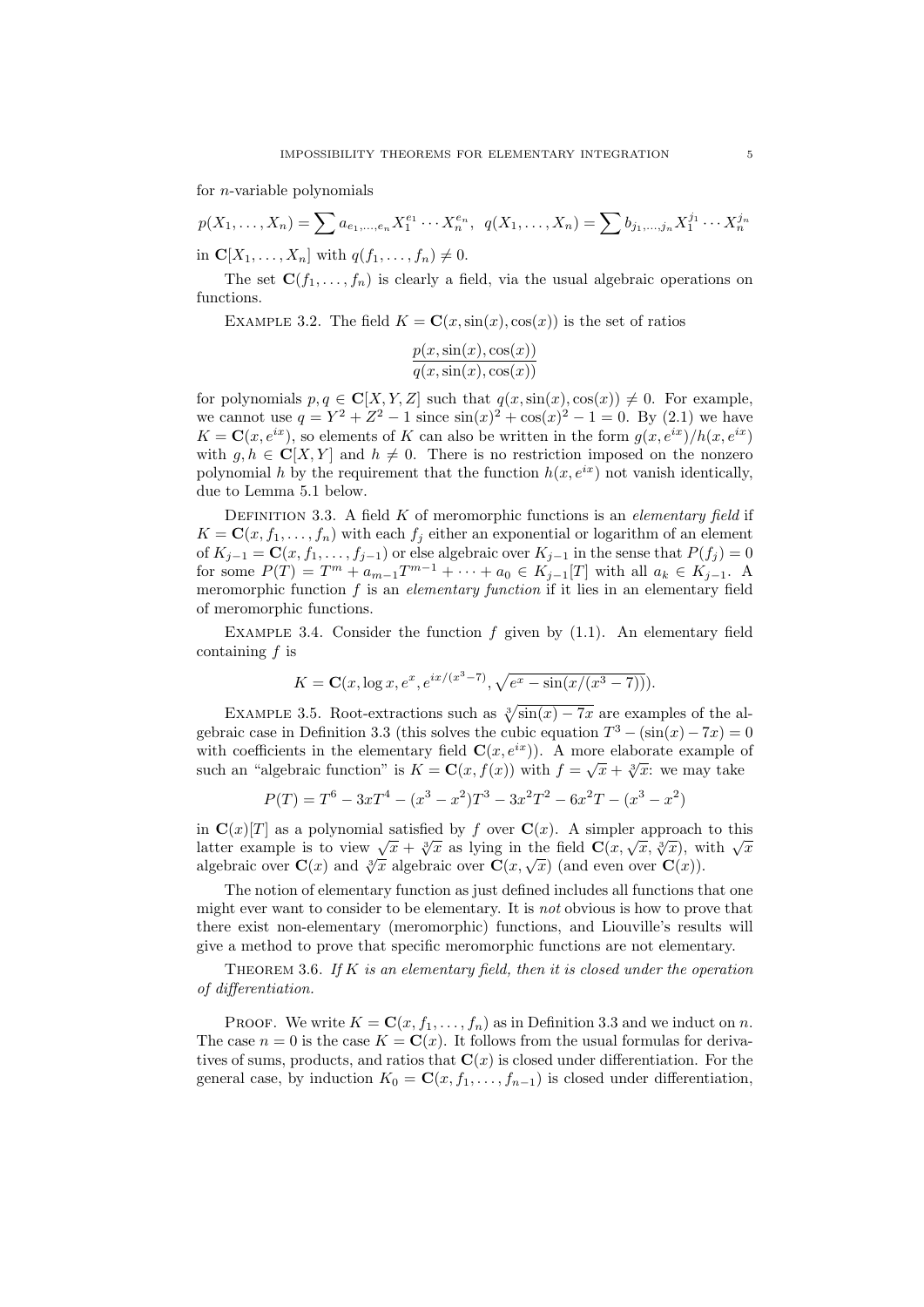### 6 BRIAN CONRAD

and we have  $K = K_0(f_n)$  with  $f_n$  either algebraic over  $K_0$  or a logarithm or exponential of an element of  $K_0$ . Let us now check that it suffices to prove  $f'_n \in K_0(f_n)$ . Under this assumption, for any polynomial  $P(T) = \sum_{j\geq 0} a_j T^j \in K_0[T]$  we have

$$
P(f_n)' = a'_0 + \sum_{j \ge 1} (a'_j f_n^j + j a_{j-1} f_n^{j-1} f_n') \in K_0(f_n)
$$

since  $a'_j \in K_0$  for all j (as  $K_0$  is closed under differentiation). Thus, if  $P, Q \in K_0[T]$ are polynomials over  $K_0$  and  $Q(f_n) \neq 0$  then

$$
\left(\frac{P(f_n)}{Q(f_n)}\right)' = \frac{Q(f_n)P(f_n)' - P(f_n)Q(f_n)'}{Q(f_n)^2} \in K_0(f_n) = K
$$

since the numerator and denominator lie in  $K_0(f_n)$ .

It remains to check that the function  $f_n$  that is either algebraic over  $K_0$  or is an exponential or logarithm of an element of  $K_0$  has derivative  $f'_n$  that lies in  $K_0(f_n)$ . If  $f_n = e^g$  for some  $g \in K_0$  then  $f'_n = g' f_n$ . Thus,  $f'_n \in K_0(f_n)$  since  $g' \in K_0$ (as  $K_0$  is closed under differentiation). If  $f_n$  is a logarithm of some  $g \in K_0$  then  $f'_n = g'/g \in K_0 \subseteq K_0(f_n)$ . Finally, we treat the algebraic case. Suppose  $P(f_n) = 0$ for a polynomial  $P = T^m + a_{m-1}(x)T^{m-1} + \cdots + a_0(x) \in K_0[T]$ . Take P with minimal degree, so  $P'(T) := mT^{m-1} + (m-1)a_{m-1}(x)T^{m-2} + \cdots + 2a_2(x)T + a_1(x)$ with degree  $m-1$  satisfies  $P'(f_n) \neq 0$ . But

$$
0 = P(f_n)' = \sum_{j>0} j a_j(x) f_n^{j-1} f_n' + \sum_{j
$$

so  $P'(f_n)f'_n = -\sum_{j \le m} a'_j(x)f_n^j \in K_0(f_n)$ . Since  $P'(f_n) \ne 0$  and  $P'(f_n) \in K_0(f_n)$ , we get  $f'_n \in K_0(f_n)$  by division.

REMARK 3.7. A field  $K$  of meromorphic functions that is closed under differentiation is called a *differential field*. The preceding theorem says that elementary fields are examples of differential fields, but the method of proof shows more: if  $K = K_0(f)$  with  $K_0$  any differential field and f either algebraic over  $K_0$  or an exponential or logarithm of an element of  $K_0$  then K is a differential field. The field  $\mathbf{C}(x,\sin(x),\cos(x))$  is a differential field, since  $\sin'(x) = \cos(x)$ and  $\cos'(x) = -\sin(x)$ . (Alternatively, this field coincides with  $\mathbf{C}(x, e^{ix})$ , and  $(e^{ix})' = ie^{ix}$ .) In contrast,  $\mathbf{C}(x, \sin(x))$  is not a differential field. More specifically,  $\sin'(x) = \cos(x)$  but  $\cos(x)$  is not an element of  $\mathbf{C}(x,\sin(x))$ ; that is,  $\cos(x)$  does not admit a rational expression in terms of x and  $sin(x)$  (with coefficients in C). The verification of this "obvious" fact requires Lemma 5.1 below and the irreducibility of  $U^2 + V^2 - 1$  in  $\mathbf{C}(U)[V]$ ; it is left as an exercise. Liouville's work on integration in elementary terms is best viewed as a contribution to the theory of differential fields, and this theory is the point of departure in [1].

DEFINITION 3.8. A meromorphic function  $f$  can be integrated in elementary terms if  $f = g'$  for an elementary function g (and so f is necessarily elementary, by Theorem 3.6).

Definition 3.8 captures any reasonable intuitive notion of an "elementary formula" for an anti-derivative of a function of the sort considered in calculus, though the use of C-valued functions permits a much wider class of anti-derivatives to be considered as elementary than one may have wanted to allow in the classical setting of R-valued functions. What is more important is that if we can prove an elementary function such as  $e^{-x^2}$  cannot be integrated in elementary terms in the sense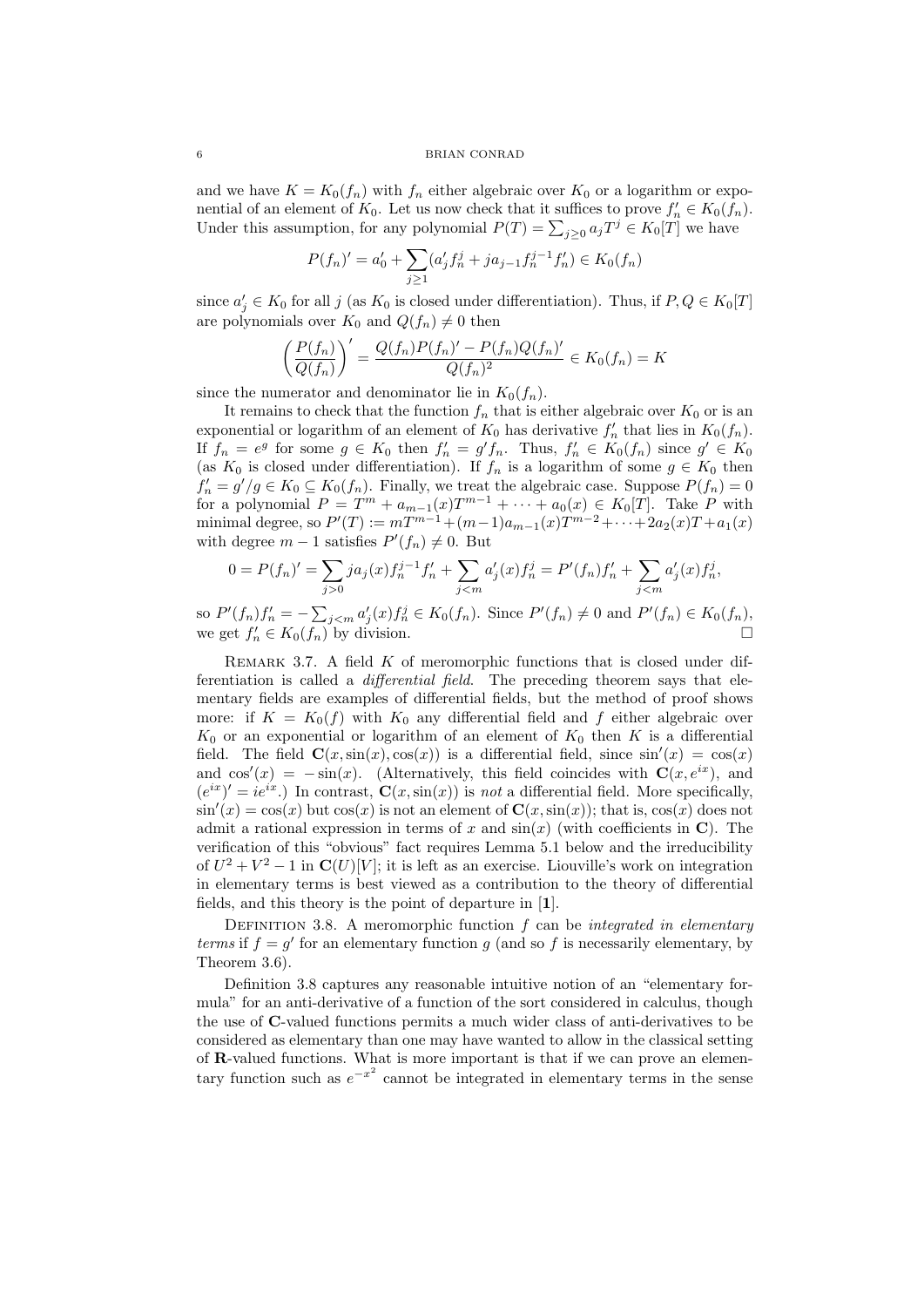of the preceding definition (that allows C-valued functions) then it is certainly not susceptible to "elementary" integration in any reasonable R-valued sense! That is, by proving an impossibility theorem with the preceding definitions we are proving something even stronger than we might have hoped to be true in the R-valued setting.

In case the reader is still disturbed by our use of C-valued functions, we should point out that using only R-valued functions in Definition 3.8 would give the wrong concept of elementary integrability. For example, under any reasonable definition we would want to say that  $1/(1+x^2)$  admits an elementary integral (such as  $\tan^{-1}(x)$ ). This is the case in the **C**-valued setting, since we know that  $\tan^{-1}(x)$ is obtained from a logarithm of  $(x + i)/(x - i)$  (see Example 2.1). However, if we work in the **R**-valued setting and permit *only* the operations of exponentiation, logarithm, and solving of algebraic equations (as in Definition 3.8, via Definition 3.3) then it can be proved that  $1/(1+x^2)$  is *not* integrable (over **R**) in such elementary terms. (See [1, p. 968] for a rigorous proof.) A way around this technical glitch in the R-valued case is to incorporate all of the usual trigonometric functions and their inverses (and not merely exponentials and logarithms) in an R-valued definition of "integration in elementary terms". Unfortunately, this change in definitions is disastrous for the attempt to push through an R-valued analogue of Liouville's results because such trigonometric functions and their inverses are not solutions to simple first-order differential equations. Since our main interest is in impossibility results, Liouville's work in the C-valued setting will give what we require.

### 4. Integrability criterion and applications

Liouville's main theorem asserts that if an elementary function  $f$  is integrable in elementary terms then there are severe constraints on the possible form of an elementary anti-derivative of f:

THEOREM 4.1 (Liouville). Let  $f$  be an elementary function and let  $K$  be an elementary field containing  $f$ . The function  $f$  can be integrated in elementary terms if and only if there exist nonzero  $c_1, \ldots, c_n \in \mathbb{C}$ , nonzero  $g_1, \ldots, g_n \in K$ , and an element  $h \in K$  such that

$$
f = \sum c_j \frac{g'_j}{g_j} + h'.
$$

The key point is that the  $g_j$ 's and h can be found in any elementary field K containing  $f$ ;  $\sum c_j \log(g_j) + h$  is then an elementary integral of f.

EXAMPLE 4.2. Consider  $f = e^{-x^2}$ . This lies in the elementary field  $K =$  $\mathbf{C}(x, e^{-x^2})$ . Hence, Liouville's theorem says that an elementary anti-derivative of f must have the special form  $\sum c_j \log g_j + h$  for some  $h \in \mathbf{C}(x, e^{-x^2})$  and nonzero  $c_j \in \mathbf{C}$  and  $g_j \in \mathbf{C}(x, e^{-x^2})$ . It is not obvious how to prove the non-existence of such h and  $g_i$ 's, but this still represents a significant advance over the problem of contemplating all elementary functions as candidates for elementary anti-derivatives of  $e^{-x^2}$ . We will soon see that the possible form of such an elementary anti-derivative of  $e^{-x^2}$  can be made even more special, and so it becomes a problem that we can solve without too much difficulty.

Example 4.3. There is a very interesting class of integrals for which Liouville's result in the above form is immediately applicable without an extra simplification: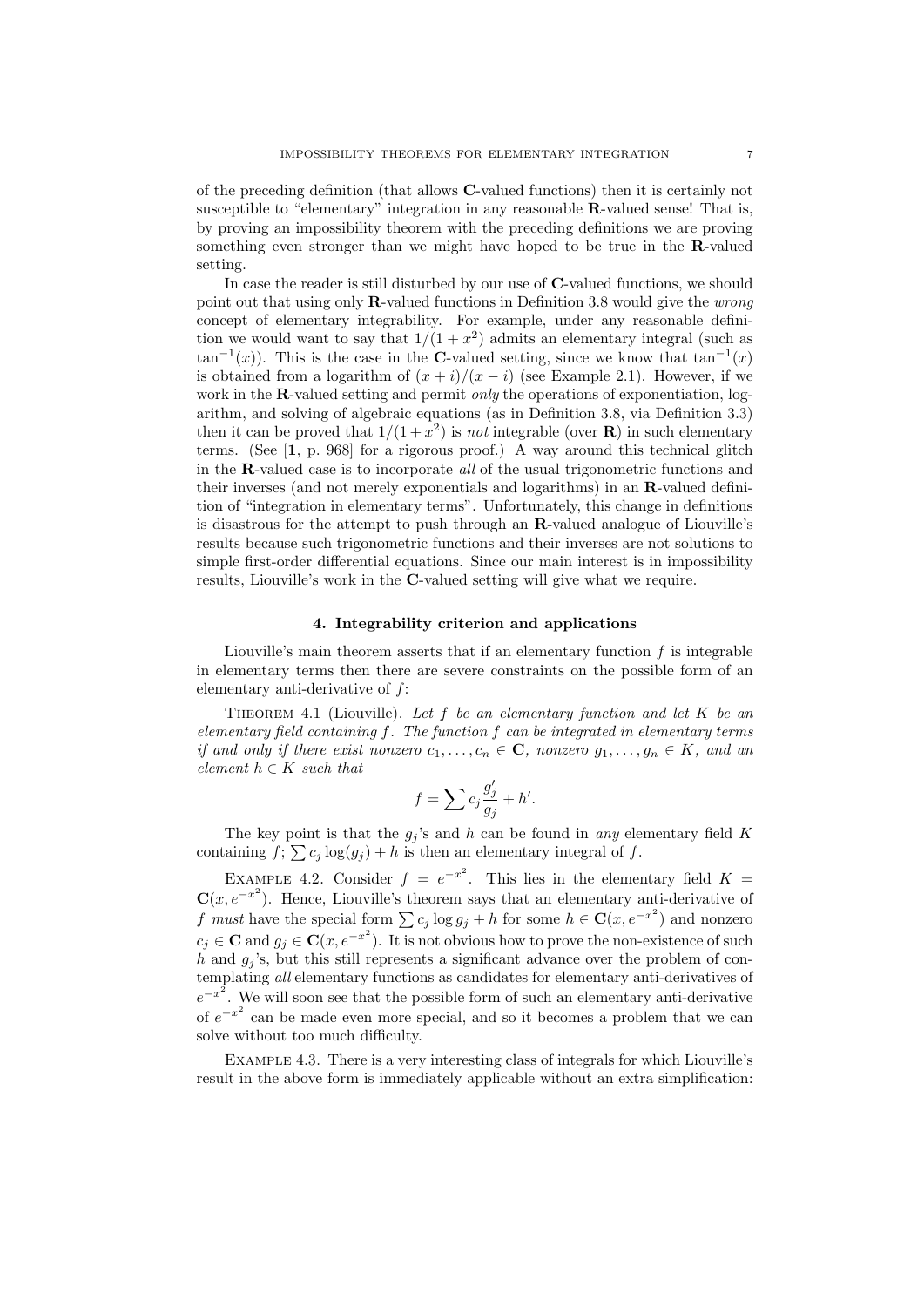### 8 BRIAN CONRAD

elliptic integrals. Just as trignometric functions may be introduced through inverelliptic integrals. Just as trignometric functions may be introduced through inversion of integral functions of the form  $\int dx/\sqrt{x^2-1}$  that arise from calculation of arc length along a unit circle, the theory of elliptic functions grew out of a study of inversion of integral functions of the form  $\int dx/\sqrt{P(x)}$  for certain cubic and quartic polynomials  $P(X) \in \mathbb{R}[X]$  without repeated roots; such integrals arise in the calculation of arc length along an ellipse. In general, if  $P(X) \in \mathbf{R}[X]$  is any monic polynomial with degree  $\geq 3$  and no repeated roots then we claim that  $\int dx/\sqrt{P(x)}$ polynomial with degree  $\geq 3$  and no repeated roots then we claim that  $\int dx/\sqrt{P(x)}$ <br>is not an elementary function. Since  $K = \mathbf{C}(x, \sqrt{P})$  is an elementary field, by the criterion in Theorem 4.1 it suffices to prove that there does not exist an identity of the form  $\overline{\phantom{0}}$ 

$$
\frac{1}{\sqrt{P(x)}} = \sum c_j \frac{g'_j}{g_j} + h'
$$

with nonzero  $c_1, \ldots, c_n \in \mathbb{C}$ , nonzero  $g_1, \ldots, g_n \in K$ , and  $h \in K$ . Such impossibility is a consequence of general facts from the theory of compact Riemann surfaces. More specifically, for the advanced reader who knows a bit about this theory, the above identity is equivalent to the equality of meromorphic 1-forms

$$
\frac{\mathrm{d}x}{y} = \sum c_j \frac{\mathrm{d}g_j}{g_j} + \mathrm{d}h
$$

on the compact Riemann surface C associated to the equation  $y^2 = P(x)$ , and for  $deg(P) > 2$  the left side is a nonzero holomorphic 1-form on C. But a nonzero holomorphic 1-form on a compact Riemann surface never admits an expression as a linear combination of logarithmic meromorphic differentials  $\frac{dg}{g}$  and exact meromorphic differentials dh.

The proof of Liouville's theorem rests on an inductive algebraic study of differential fields. We refer the reader to  $\left[1, \frac{64}{65}\right]$  for the proof of Theorem 4.1, and we now focus our attention on using and proving the following criterion that emerges as a consequence:

THEOREM 4.4. Choose  $f, g \in \mathbf{C}(X)$  with  $f \neq 0$  and g nonconstant. The function  $f(x)e^{g(x)}$  can be integrated in elementary terms if and only if there exists a rational function  $R \in \mathbf{C}(X)$  such that  $R'(X) + g'(X)R(X) = f(X)$  in  $\mathbf{C}(X)$ .

The content of the criterion in this theorem is not that the differential equation  $R'(x) + g'(x)R(x) = f(x)$  has a solution as a **C**-valued differentiable function of  $x$  (since we can *always* write down a simple integral formula for a solution via integrating factors), but rather than there is a solution with the special property that it is a rational function in x. (For any such  $R \in \mathbf{C}(X)$ ,  $R(x)e^{g(x)}$  is an elementary anti-derivative of  $f(x)$ .) In specific examples, as we shall see, it can be proved that there does *not* exist a rational function in  $x$  that solves the differential equation  $R'(x) + g'(x)R(x) = f(x)$ ; this is how we will verify that some functions of the form  $f(x)e^{g(x)}$  cannot be integrated in elementary terms. The deduction of Theorem 4.4 from Theorem 4.1 is given in §5, and the remainder of this section is devoted to applying Theorem 4.4 to the problem of computing the Gaussian integral and the logarithmic integral in elementary terms.

REMARK 4.5. In what follows, we will systematically work with the field  $\mathbf{C}(X)$ as an "abstract" field (also identified in this obvious manner with the more concrete field  $\mathbf{C}(x)$  of rational **C**-valued functions on an open interval in **R**). On this field the operation of differentiation is *defined* by the standard formula on  $\mathbb{C}[X]$  and is extended to  $\mathbf{C}(X)$  via the quotient rule; one checks without difficulty that this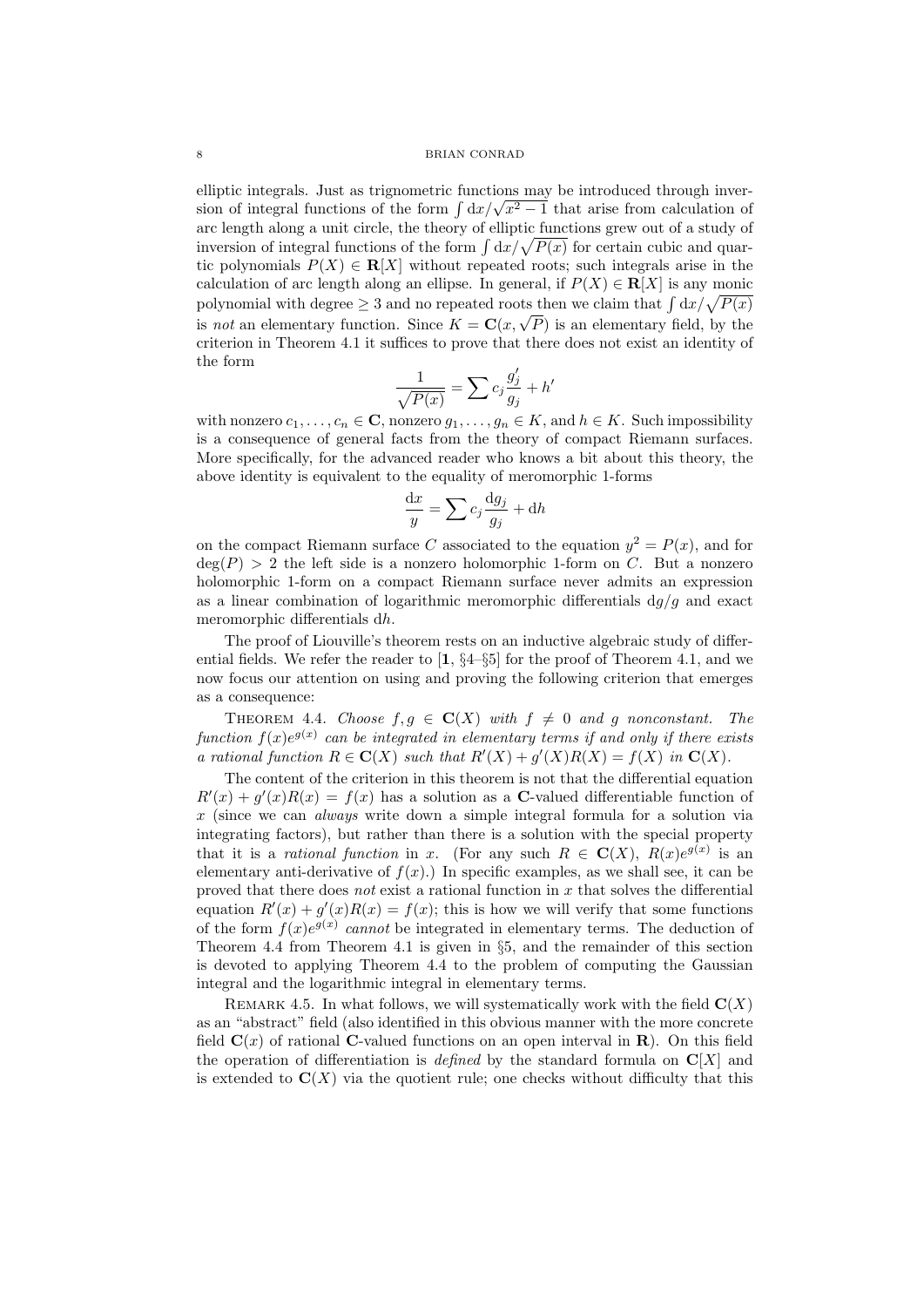is a well-defined operation on  $\mathbf{C}(X)$  and that it satisfies all of the usual formulas with respect to sums, products, and quotients. The purpose of this algebraic point of view is to permit the use of differentiation in algebraic identities in  $\mathbf{C}(X)$  that we may then specialize at points  $z \in \mathbb{C}$  that are possibly not in **R**. (The theory of differentiation for C-valued functions of a complex variable has some surprising features; we do not require it for our purposes.)

EXAMPLE 4.6. We now prove that  $e^{-x^2}$  cannot be integrated in elementary terms. Taking  $f = 1$  and  $g = -x^2$  in Theorem 4.4, we have to prove that the differential equation  $R'(X) - 2XR(X) = 1$  in  $\mathbf{C}(X)$  has no solution (in  $\mathbf{C}(X)$ ). The method of integrating factors gives a formula for the general function solution, namely  $R_c(x) = -e^{x^2} (\int e^{-x^2} dx + c)$  with  $c \in \mathbb{C}$ , but we cannot expect to show by inspection that this is never a rational function since we have no way to describe  $\int e^{-x^2} dx$  in the first place! However, this formula for the general solution still provides a genuine simplification on the initial problem because the necessary and sufficient condition that the function  $R_c(x)$  is a *rational* function in x for some choice of constant c says exactly that if  $e^{-x^2}$  is to have an elementary anti-derivative then there *must* be such an anti-derivative having the form  $e^{-x^2}r(x)$  for a *rational* function  $r \in \mathbf{C}(X)$ . This is a severe constraint on the possible form of an elementary anti-derivative. (Explicitly, the condition that  $e^{-x^2}r(x)$  be an anti-derivative to  $e^{-x^2}$  is precisely the condition that  $r'(x) - 2xr(x) = 1$ .

To prove the non-existence of solutions to  $R'(X) - 2XR(X) = 1$  in  $\mathbf{C}(X)$ , we shall argue by contradiction. If  $R \in \mathbf{C}(X)$  is such a solution, then certainly R is non-constant and we claim that R cannot be a polynomial (in X). Indeed, if  $R(X)$  is a polynomial with some degree  $n > 0$  then  $R'(X) - 2XR(X)$  is a polynomial with degree  $n + 1$  and hence it cannot equal 1. Thus, in reduced form we must have  $R(X) = p(X)/q(X)$  for nonzero relatively prime polymomials  $p(X), q(X) \in \mathbf{C}[X]$  with  $q(X)$  nonconstant. The identity  $R'(X) - 2XR(X) = 1$  in  $C(X)$  says  $(p(X)/q(X))' - 2X(p(X)/q(X)) = 1.$ 

Since  $q(X)$  is a nonconstant polynomial, by the Fundamental Theorem of Algebra it has a root  $z_0 \in \mathbb{C}$ ; of course, usually  $z_0$  is not in **R**. Relative primality of p and q in  $\mathbb{C}[X]$  implies  $p(z_0) \neq 0$ . Hence, if  $z_0$  is a root of q with multiplicity  $\mu \geq 1$  then  $p(X)/q(X) = h(X)/(X - z_0)^{\mu}$  with  $h(X) \in \mathbf{C}(X)$  having numerator and denominator that are non-vanishing at  $z_0$ . Differentiation gives

$$
\left(\frac{p(X)}{q(X)}\right)' = \frac{-h(X)}{\mu(X - z_0)^{\mu+1}} + \frac{h'(X)}{(x - z_0)^{\mu}},
$$

so as  $z \to z_0$  in C we see that  $(p(X)/q(X))'|_{X=z}$  has absolute value that blows up like  $A/|z-z_0|^{\mu+1}$  with  $A=|h(z_0)/\mu|\neq 0$ . But  $|-2z\cdot(p(z)/q(z))|$  has growth bounded by a constant multiple of  $1/|z-z_0|^{\mu}$  as  $z \to z_0$  in **C**, so

$$
\Bigg|\, \left(\left(\frac{p(X)}{q(X)}\right)'-2X\cdot\left(\frac{p(X)}{q(X)}\right)\right)\Big|_{X=z}\ \Bigg|\sim \frac{A}{|z-z_0|^{\mu+1}}
$$

as  $z \to z_0$  in C. This contradicts the identity  $(p(X)/q(X))' - 2X(p(X)/q(X)) = 1$ .

EXAMPLE 4.7. Consider the logarithmic integral  $\int dt/\log(t)$ , or equivalently  $\int (e^x/x)dx$  (with  $x = \log t$ ). Taking  $f = 1/x$  and  $g = x$  in Theorem 4.4, to prove that the logarithmic integral cannot be expressed in elementary terms it suffices to show that the differential equation  $R'(X) + R(X) = 1/X$  does not have a solution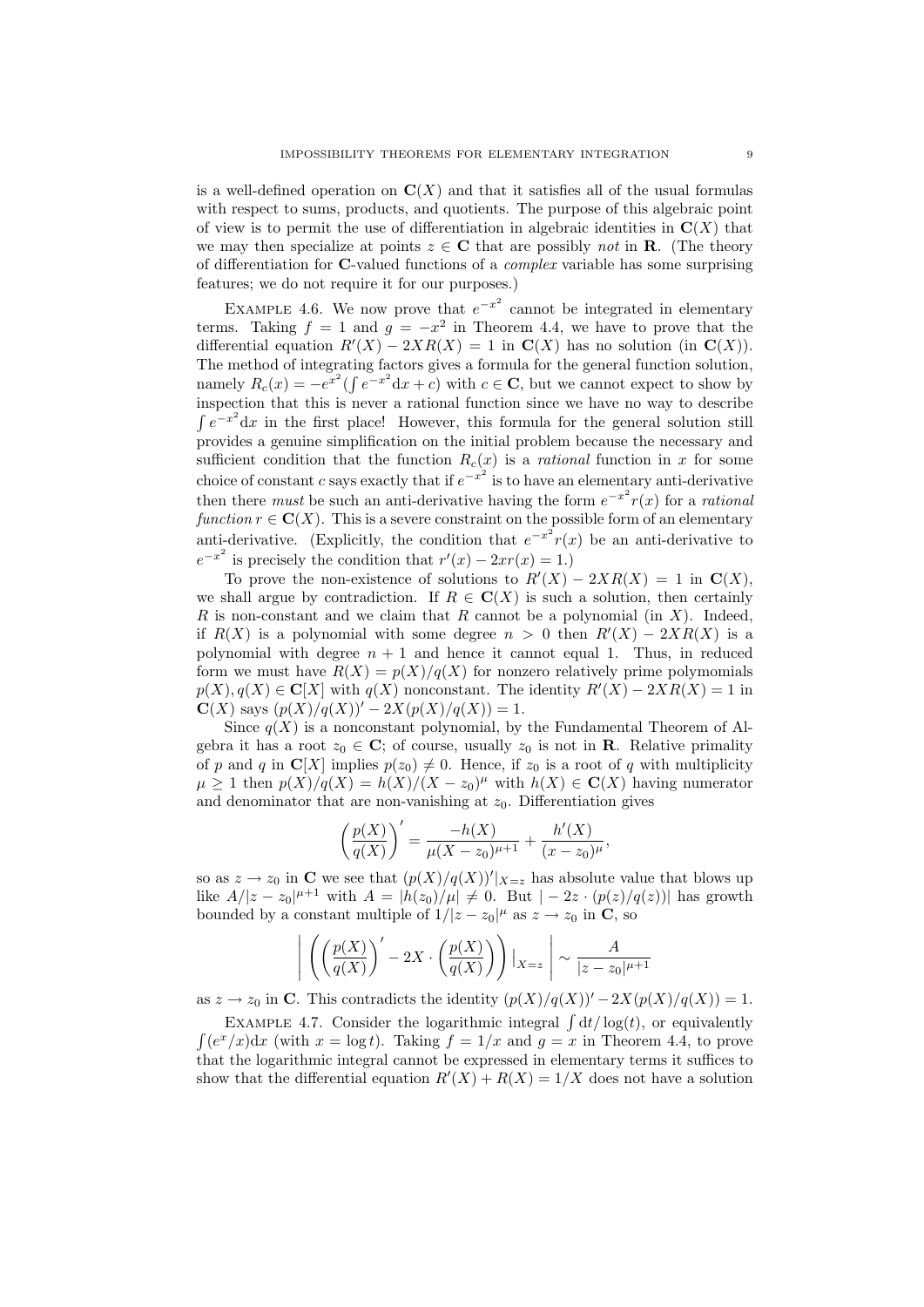in  $\mathbf{C}(X)$ . If there exists  $R \in \mathbf{C}(X)$  such that  $R'(X) + R(X) = 1/X$  then obviously  $R(X)$  cannot be a polynomial in X. Writing  $R = p/q$  in reduced form with  $q \in \mathbb{C}[X]$ a nonconstant polynomial, q has a root of order  $\mu \geq 1$  at some  $z_0 \in \mathbb{C}$ . Thus,  $R'(X)$ has a zero of order  $\mu + 1$  at  $z_0$  and so as with the previous example we see that  $1/X = R'(X) + R(X)$  considered as a function of  $z \in \mathbb{C}$  has absolute value that explodes like a nonzero constant multiple of  $1/|z-z_0|^{\mu+1}$  as  $z \to z_0$ . But the only  $w \in \mathbb{C}$  for which  $|1/z|$  has explosive growth in absolute value as z approaches w in C is  $w = 0$ , so  $z_0 = 0$ . Hence, as  $z \to 0$  it follows that  $|1/z|$  grows like a nonzero constant multiple of  $1/|z-z_0|^{\mu+1} = 1/|z|^{\mu+1}$ , a contradiction since  $\mu + 1 \geq 2$ .

## 5. Proof of integrability criterion

We now show how to deduce Theorem 4.4 from Theorem 4.1. Assuming  $fe^{g}$ admits an elementary antiderivative, we have to find  $R \in \mathbf{C}(X)$  such that  $R'(\overline{X}) +$  $g'(X)R(X) = f(X)$ . Theorem 4.1 with  $K = \mathbf{C}(x, e^g)$  implies

(5.1) 
$$
f(x)e^{g(x)} = \sum c_j \frac{g'_j(x)}{g_j(x)} + h'(x)
$$

(on a suitable non-empty open interval in **R**) with nonzero  $c_i \in \mathbb{C}$  and nonzero  $g_j \in \mathbf{C}(x, e^g)$ , and an element  $h \in \mathbf{C}(x, e^g)$ . We need to massage this expression to get it into a more useful form. Note that each  $g_j$  may be taken to be non-constant, as otherwise  $g'_j = 0$  and so  $g'_j/g_j$  does not contribute anything for such j.

Choose nonzero  $p_j, q_j \in \mathbf{C}[X, Y]$  such that  $g_j(x) = p_j(x, e^{g(x)})/q_j(x, e^{g(x)})$ . Since

$$
\frac{g_j'(x)}{g_j(x)} = \frac{p_j(x, e^{g(x)})'}{p_j(x, e^{g(x)})} - \frac{q_j(x, e^{g(x)})'}{q_j(x, e^{g(x)})},
$$

we have

$$
\sum c_j \frac{g'_j(x)}{g_j(x)} = \sum_j c_j \frac{p_j(x, e^{g(x)})'}{p_j(x, e^{g(x)})} + \sum_j -c_j \frac{q_j(x, e^{g(x)})'}{q_j(x, e^{g(x)})}.
$$

We write this as a sum over twice as many indices to reduce to the case when each  $g_j$  has the form  $p_j(x, e^{g(x)})$  with a nonzero polynomial  $p_j(X, Y) \in \mathbb{C}[X, Y]$ . We can assume each  $p_j$  is nonconstant, as otherwise  $p_j(x, e^{g(x)})' = 0$  and so this term contributes nothing. Considering  $p_j(X, Y)$  as a nonconstant element in  $\mathbf{C}(X)[Y]$ , we may factor  $p_j$  as a product  $\prod_k r_{kj}(X, Y)$  of irreducible monics in  $\mathbf{C}(X)[Y]$  and (possibly) a nonconstant element of  $\mathbf{C}(X)$ . Using the general identity  $(\prod h_k)' / \prod h_k = \sum h'_k / h_k$  for meromorphic functions  $h_k$  (on a common non-empty open interval in **), we get** 

$$
\frac{p_j(x, e^{g(x)})'}{p_j(x, e^{g(x)})} = \sum_k \frac{r_{kj}(x, e^{g(x)})'}{r_{kj}(x, e^{g(x)})}.
$$

Upon renaming terms and indices once again we may suppose that each  $p_i \in$  $\mathbf{C}(X)[Y]$  is either a monic irreducible over  $\mathbf{C}(X)$  or lies in  $\mathbf{C}(X)$ . It can also be assumed that the  $p_i$ 's are pairwise distinct in  $\mathbf{C}(X)[Y]$  by collecting repeated appearances of the same term and multiplying  $c_j$  by a positive integer that counts the number of repetitions.

Writing  $h(x) = p(x, e^{g(x)})/q(x, e^{g(x)})$  for relatively prime  $p, q \in \mathbb{C}(X)[Y]$  with  $q$  having leading coefficient equal to 1 as a polynomial in Y with coefficients in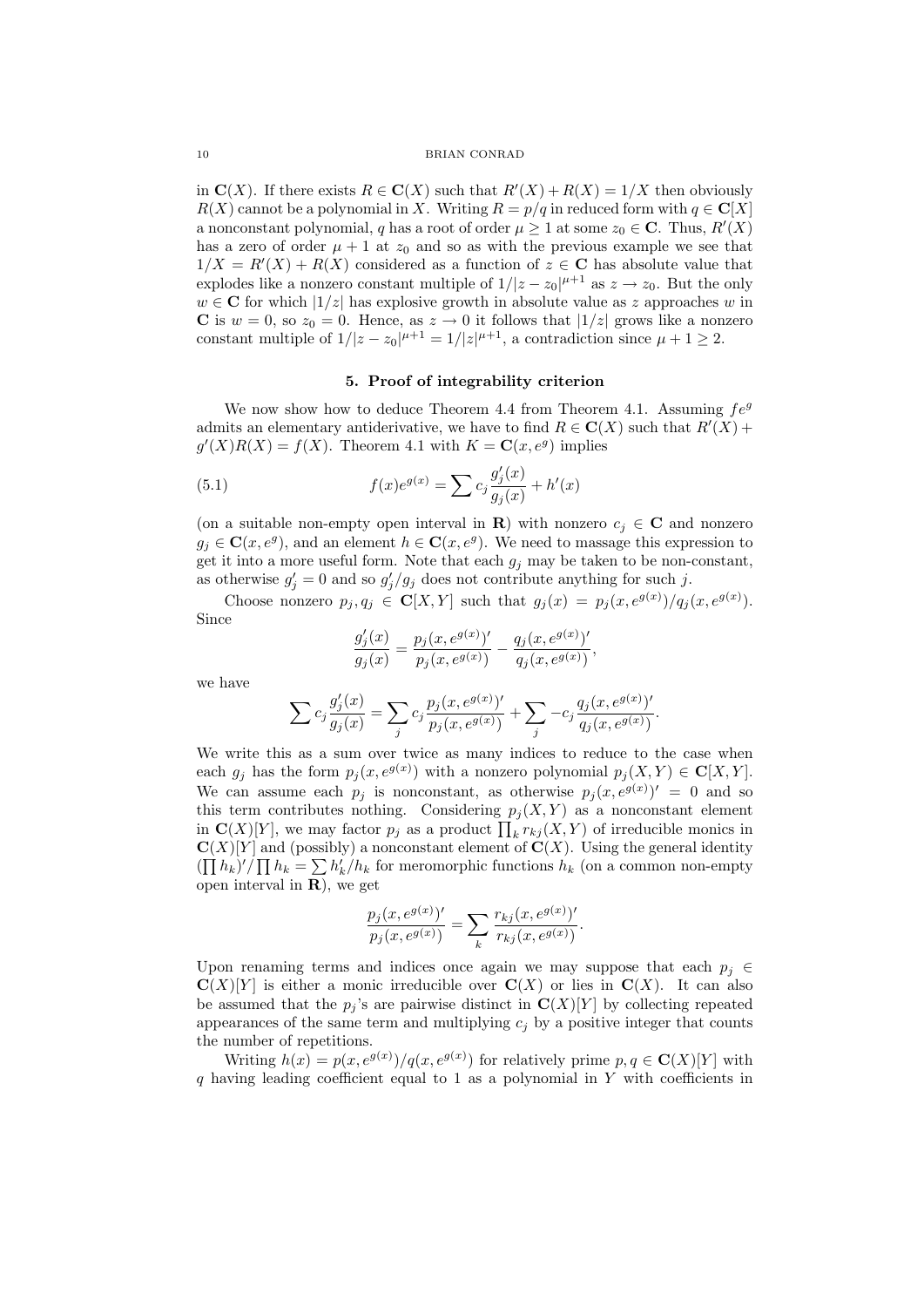$\mathbf{C}(X)$ , (5.1) now says

$$
f(x)e^{g(x)} = \sum c_j \frac{p_j(x, e^{g(x)})'}{p_j(x, e^{g(x)})} + \left(\frac{p(x, e^{g(x)})}{q(x, e^{g(x)})}\right)'
$$
  
(5.2) 
$$
= \sum c_j \frac{p_j(x, e^{g(x)})'}{p_j(x, e^{g(x)})} + \frac{q(x, e^{g(x)})p(x, e^{g(x)})' - p(x, e^{g(x)})q(x, e^{g(x)})'}{q(x, e^{g(x)})^2}.
$$

Recall that our goal is to find  $R \in \mathbf{C}(X)$  such that  $R'(X) + g'(X)R(X) = f(X)$ in  $\mathbf{C}(X)$ , and a key step in this direction is to reformulate (5.2) in more algebraic terms. This rests on a lemma that passes between functional identities and algebraic identities:

LEMMA 5.1. For nonconstant  $g(X) \in \mathbf{C}(X)$ , if  $H_1, H_2 \in \mathbf{C}[X, Y]$  satisfy  $H_1(x,e^{g(x)}) = H_2(x,e^{g(x)})$  as functions of x in a non-empty open interval I in **R** then  $H_1 = H_2$  in  $\mathbf{C}[X, Y]$ .

PROOF. Passing to  $H_1 - H_2$  reduces us to showing that if  $H \in \mathbb{C}[X, Y]$  satisfies  $H(x, e^{g(x)}) = 0$  for  $x \in I$  then  $H = 0$  in  $\mathbb{C}[X, Y]$ . Suppose  $H \neq 0$ . Certainly H has to involve Y, as otherwise  $H(X, 0) = H(X, Y)$  is a nonzero polynomial in X and the condition  $H(x, 0) = H(x, e^{g(x)}) = 0$  says that the nonzero polynomial  $H(X, 0)$ vanishes at the infinitely many points of  $I$ , an absurdity. Viewing  $H$  as an element in  $C[X, Y] \subset C(X)[Y]$  and (without loss of generality) dividing through by the coefficient in  $\mathbf{C}(X)$  for the top-degree monomial in Y appearing in H, we get a relation of the form

(5.3) 
$$
e^{ng(x)} + a_{n-1}(x)e^{(n-1)g(x)} + \cdots + a_1(x)e^{g(x)} + a_0(x) = 0
$$

for all x in a non-empty open interval, with  $a_0, \ldots, a_{n-1} \in \mathbf{C}(X)$  and some  $n > 0$ . We consider such a relation with *minimal*  $n \geq 0$ . Obviously we must have  $n \geq 1$ , and some  $a_j \in \mathbf{C}(X)$  must be nonzero.

Differentiating (5.3) gives

$$
ng'(x)e^{ng(x)} + (a'_{n-1}(x) + (n-1)g'(x)a_{n-1}(x))e^{(n-1)g(x)} + \dots + (a'_{1}(x) + g'(x)a_{1}(x))e^{g(x)} + a'_{0}(x) = 0,
$$

yet  $ng'(X) \in \mathbf{C}(X)$  is nonzero (as  $g(X) \notin \mathbf{C}$ ), so dividing by  $ng'(x)$  gives

(5.4) 
$$
e^{ng(x)} + \sum_{j=1^{n-1}} \frac{a'_j(x) + jg'(x)a_j(x)}{ng'(x)} e^{jg(x)} + \frac{a'_0(x)}{ng'(x)} = 0
$$

for x in a non-empty open interval in  $\bf{R}$  on which (5.3) also holds.

We have now produced two "degree n" relations  $(5.3)$  and  $(5.4)$  for  $e^g$  with coefficients in  $\mathbf{C}(X)$  and the same "degree n" term  $e^{ng}$ , so taking the difference gives a relation of degree  $\leq n-1$  in  $e^g$  with coefficients in  $\mathbf{C}(X)$ . By the minimality of n, it follows that all  $\mathbf{C}(X)$ -coefficients in this difference relation must be identically zero (as otherwise we could divide by the nonzero  $\mathbf{C}(X)$ -coefficient corresponding to the highest degree in  $e^g$  to get a polynomial relation for  $e^g$  over  $\mathbf{C}(X)$  with degree  $\lt n$ in  $e^g$  and some nonzero coefficient in  $\mathbf{C}(X)$ , contrary to the minimality with respect to which *n* was chosen). Hence, for  $0 \leq j \leq n-1$  we must have  $a'_j + j g' a_j = n g' a_j$ in  $\mathbf{C}(X)$ . That is,  $a'_{j} = (n-j)g'a_{j}$  in  $\mathbf{C}(X)$  for all  $0 \leq j \leq n-1$ .

There is some  $j_0$  such that  $a_{j_0} \neq 0$  in  $\mathbf{C}(X)$ , and for such a  $j_0$  we have

$$
(n - j_0)g'(X) = \frac{a'_{j_0}(X)}{a_{j_0}(X)}
$$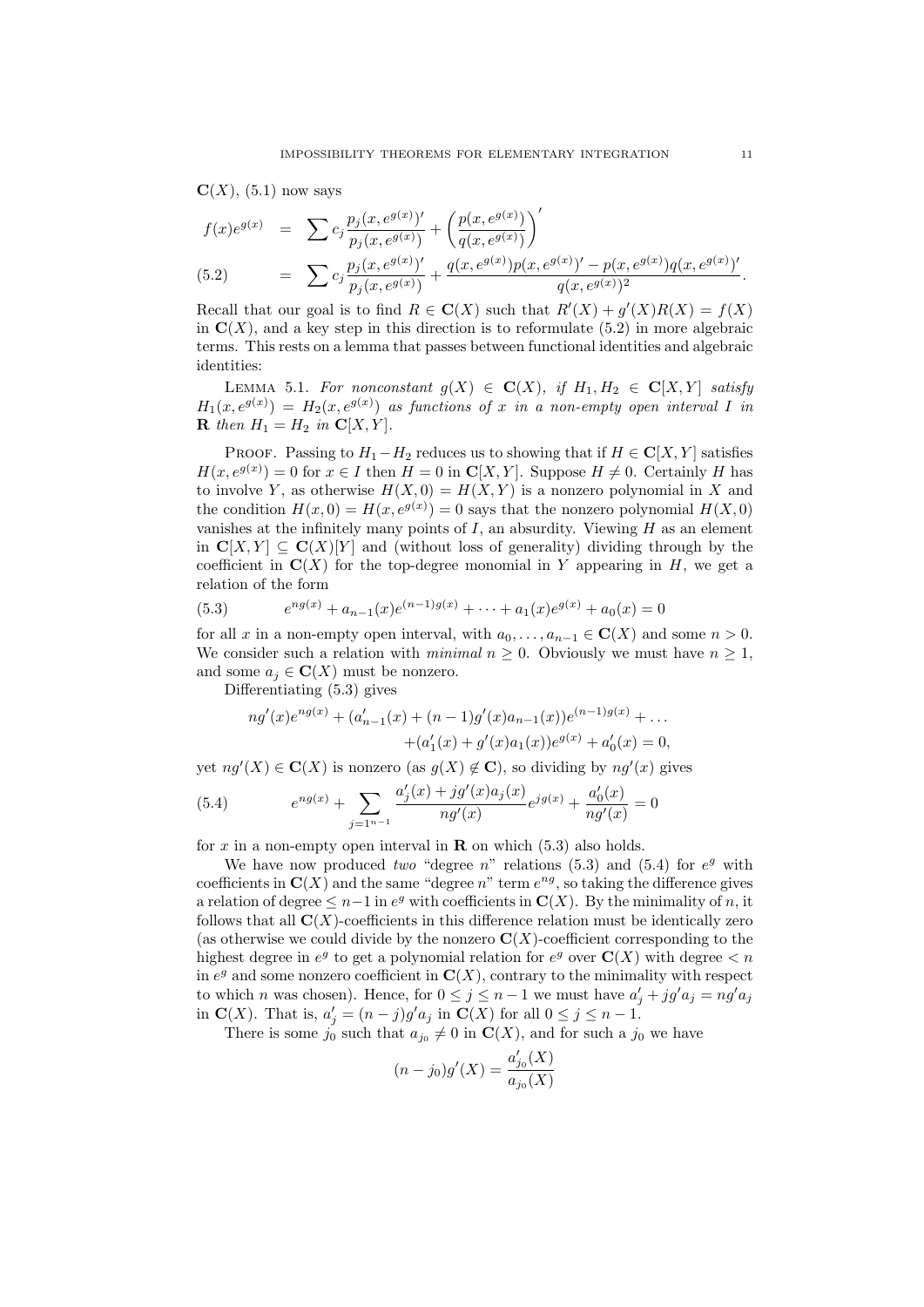in  $\mathbf{C}(X)$ . By the Fundamental Theorem of Algebra,  $a_{j_0}(X) = c \prod (X - \rho_k)^{e_k}$  for some nonzero  $c \in \mathbf{C}$ , nonzero integers  $e_k$ , and pairwise distinct  $\rho_k \in \mathbf{C}$ , so

$$
(n - j_0)g'(X) = \frac{a'_{j_0}(X)}{a_{j_0}(X)} = \sum \frac{e_k}{X - \rho_k}.
$$

Since g is nonconstant and  $n - j_0 \neq 0$ , so  $(n - j_0)g'(X) \neq 0$ , there must be some  $\rho_k$ 's and hence  $g'(x)$  behaves like a nonzero constant multiple of  $1/|x - \rho_1|$  as  $x \to \rho_1$ . But this inverse-linear growth for the derivative of a nonconstant rational function is impossible: we may write  $g(X) = (X - \rho_1)^{\mu} G(X)$  in  $\mathbf{C}(X)$ , where  $\mu \in \mathbf{Z}$  and the nonzero  $G(X) \in \mathbf{C}(X)$  has numerator and denominator that are non-vanishing at  $\rho_1$ , and by separately treating the cases  $\mu < 0$ ,  $\mu = 0$ , and  $\mu > 0$  we never get inverse-linear growth for  $|g'(x)|$  as  $x \to \rho_1$ . This is a contradiction.

By Lemma 5.1, if  $H \in \mathbb{C}[X, Y]$  is nonzero then  $1/H(x, e^{g(x)})$  makes sense as a meromorphic function. Hence, for any rational function  $F = G(X, Y)/H(X, Y)$ with  $G, H \in \mathbb{C}[X, Y]$  and  $H \neq 0$ , we get a well-defined meromorphic function  $F(x, e^{g(x)}) = G(x, e^{g(x)})/H(x, e^{g(x)})$  for x in a suitable non-empty open interval in  $\mathbf R$ . We now use this to recast  $(5.2)$  is more algebraic terms by eliminating the appearance of exponentials as follows. Observe that  $(e^{g(x)})' = g'(x)e^{g(x)}$ , so more generally for any  $h(X,Y) \in \mathbf{C}(X)[Y]$  we have  $h(x, e^{g(x)})' = (\partial h)(x, e^{g(x)})$  where  $\partial$  :  $\mathbf{C}(X)[Y] \to \mathbf{C}(X)[Y]$  is the operator

$$
\partial(\sum r_j(X)Y^j) = \sum (r'_j(X) + jg'(X)r_j(X))Y^j.
$$

This leads to the following reformulation of (5.2):

Lemma 5.2. The identity

(5.5) 
$$
f(X)Y = \sum_{j} c_j \frac{\partial(p_j(X, Y))}{p_j(X, Y)} + \frac{q(X, Y)\partial(p(X, Y)) - p(X, Y)\partial(q(X, Y))}{q(X, Y)^2}
$$

holds in the two-variable rational function field  $\mathbf{C}(X, Y)$ .

PROOF. By converting both sides into functions of x upon replacing Y with  $e^{g(x)}$  we get the equality (5.2) since  $(\partial h)(x, e^{g(x)}) = h(x, e^{g(x)})'$  for any  $h(X, Y) \in$  $C(X)[Y]$ . Thus, after cross-multiplying by a common denominator on both sides we may use Lemma 5.1 to complete the proof.

Our aim is to use the identity (5.5) to find some  $R \in \mathbb{C}(X)$  such that  $f(X) =$  $R'(X) + g'(X)R(X)$  in  $\mathbf{C}(X)$ . Since (5.5) is an algebraic identity that does not involve the intervention of exponentials, this is a purely algebraic problem and so is good progress! The idea for solving the algebraic problem is to analyze how the terms on the right side of (5.5) can possibly have enough cancellation in the denominators so that the right side can be equal to the left side whose denominator lies in  $\mathbb{C}[X]$  (i.e., it involves no Y's). Once we take into account how such cancellation can arise, a comparison of Y -coefficients on both sides of (5.5) will give the desired identity  $f(X) = R'(X) + g'(X)R(X)$  for a suitable  $R \in \mathbf{C}(X)$ .

We now look at denominators on the right side of  $(5.5)$ . The jth term in the sum on the right side contributes a *possible* denominator of  $p_i(X, Y)$  when  $p_i(X, Y)$ is a monic irreducible in  $\mathbf{C}(X)[Y]$ . (Recall that each  $p_i(X, Y)$  is an irreducible in  $\mathbf{C}(X)[Y]$  that is monic in Y or is a nonconstant element of  $\mathbf{C}(X)$ ). The reason we speak of a "possible" denominator  $p_i(X, Y)$  for such j is that we have to take into account that such an irreducible  $p_j$  might divide  $\partial(p_j(X, Y))$  in  $\mathbf{C}(X)[Y]$ . Suppose